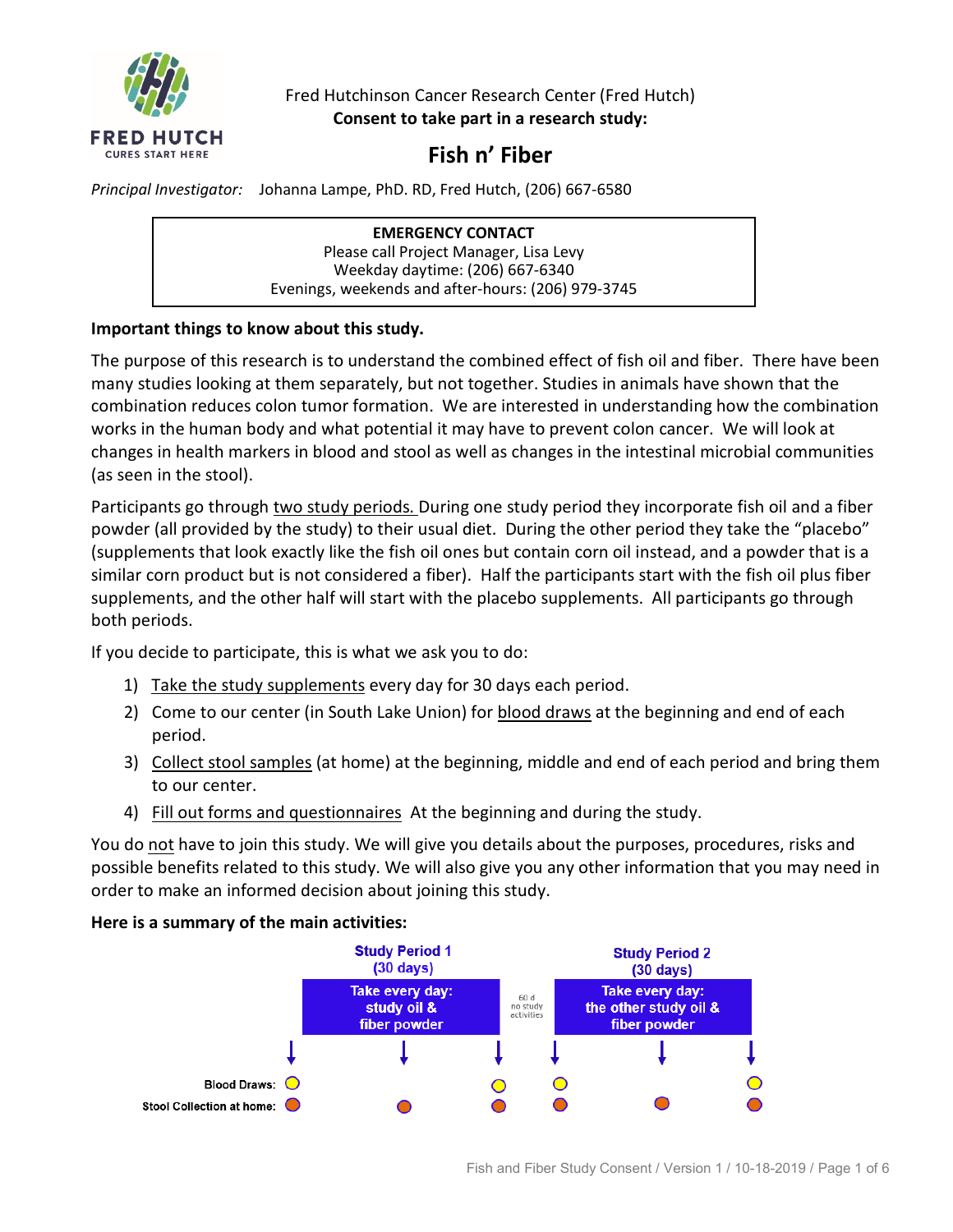Following is a more complete description of this study. Please read this description carefully. You can ask any questions you want to help you decide whether to join the study. If you join this study, we will give you a signed copy of this form to keep for future reference.

## **We invite you to join this research study.**

Up to 40 people will join this study.

Research is not the same as treatment or medical care. The purpose of a research study is to answer scientific questions. You do not have to be in the study. You are free to say "yes" or "no", or to drop out after joining.

## **Why are we doing this study?**

Studies in animals have shown that both fish and dietary fiber may reduce colon tumor formation, and that the two in combination are even more effective. The bacteria in the gut may play an important role. In humans, some epidemiologic studies suggest that people who consume high-fiber diets or use fish oil supplements may have a lower risk of colorectal cancer, but there are no controlled dietary studies looking at the combined effects.

## **What research activities are done in this study?**

1) **Take the study supplements** every day for 30 days each period.

The supplemental oils (fish oil during one study period, and corn oil during the other period) come in small glass bottles. We ask you to consume 2 bottles of oil each day. Each little bottle contains about 1 tablespoon of oil. It has a very mild taste. You can add it to your food, mix it into a liquid or take it straight. We ask you not to cook with it because some of the oil's properties that may be beneficial are lost when heated.

The supplemental fibers (soluble corn fiber during one study period, and maltodextrin -also made from corn- during the other period) come in packets. We ask you to consume one packet a day. These powders do not have any flavor and can be easily added to other foods or liquids.

During the study visits at the beginning and mid-point of each study period, we will give you a box with all the supplements needed.

2) **Blood draws** at the beginning and end of each of period. A certified health care assistant will draw blood from a vein in your arm (approximately 45 ml or about 2.25 tablespoons). These draws are usually in the early morning. We ask that you not eat anything during the night or for breakfast. This means you will be fasting for 10 hours. You may drink as much water as you want. Each time, a total of approximately 45 ml (about 2.25 tablespoons) will be drawn.

After the first draw we will send a sample to QUEST Diagnostics to make sure your liver and kidney functions are within the normal range. If they are not within normal range, we will provide you with a copy of the results for you to consult with your doctor, but you would not be able to continue with the study. During these clinic visits we will also measure your height and weight.

- 3) **Collect stool samples** at the beginning, middle and end of each period and bring them to our center. We will provide you with collection kits to take home. There will be two small plastic vials that have a little spoon on the lid to aid you in putting some of your stool into the vials.
- 4) **Forms and questionnaires** at the beginning of the study ask you about your health, habits and usual diet. During the study periods there will be questions about how you are feeling.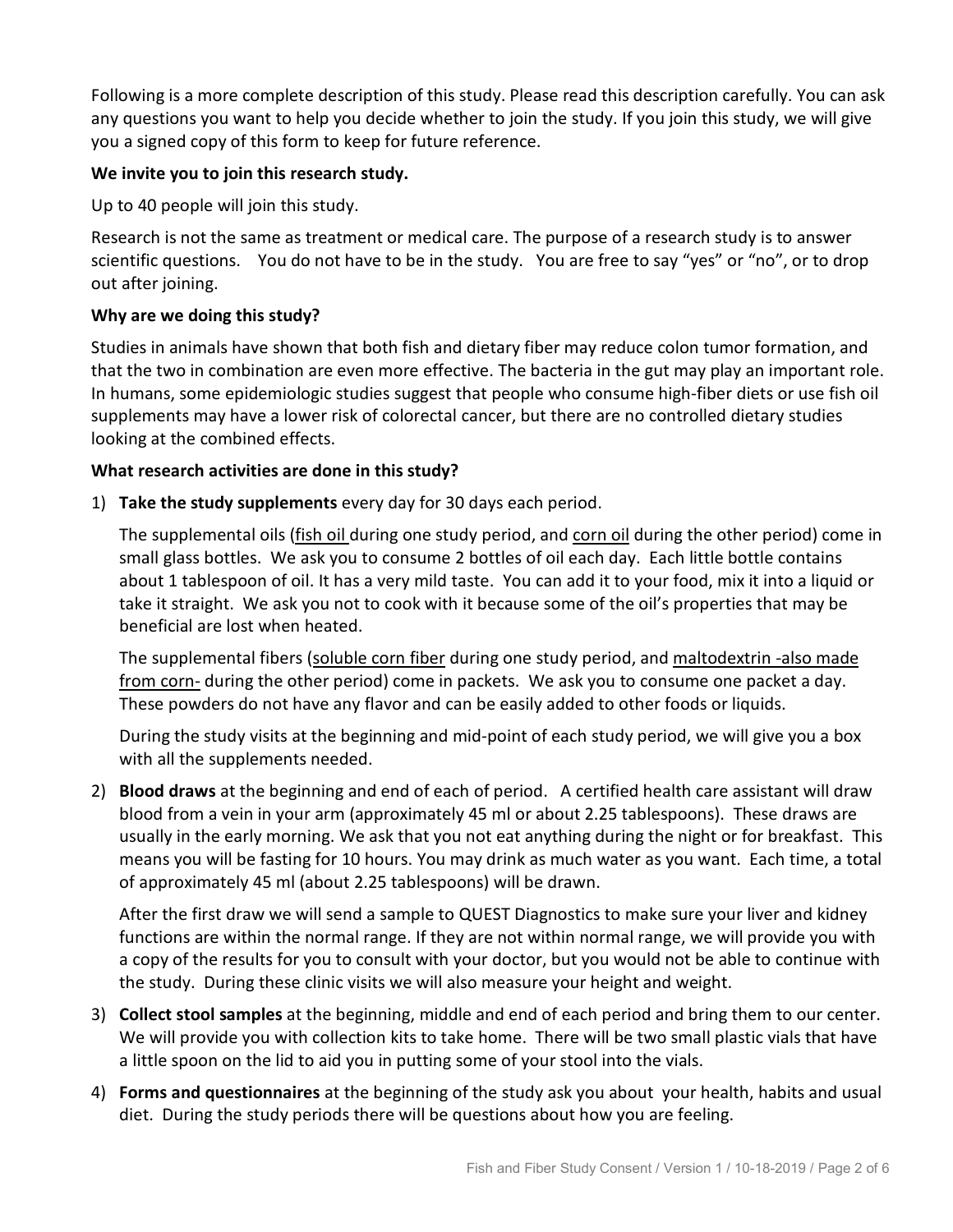### **How long would you stay in this study?**

If you join this study, you would stay in it for at least 4 months.

Study staff could take you out of this study at any time. This would happen if:

- They think it is in your best interest not to continue in the study.
- You are not able or willing to follow study procedures.
- The whole study is stopped.

If you withdraw from the study for any reason, previously collected information would remain in the study records and would be included in the analysis of results. This information could not be removed from the study records.

#### **What are the side effects (risks)?**

| Possible risks of participating                                        |                                                                                                                                                                                                                                                                                                                                                                                                                                                                                                                                                                                                                                      |  |
|------------------------------------------------------------------------|--------------------------------------------------------------------------------------------------------------------------------------------------------------------------------------------------------------------------------------------------------------------------------------------------------------------------------------------------------------------------------------------------------------------------------------------------------------------------------------------------------------------------------------------------------------------------------------------------------------------------------------|--|
| <b>DIETARY</b>                                                         | <b>Risks:</b>                                                                                                                                                                                                                                                                                                                                                                                                                                                                                                                                                                                                                        |  |
| <b>SUPPLEMENTS</b>                                                     | Oil supplements: Fish oil may cause belching, bad breath, heartburn, nausea, loose                                                                                                                                                                                                                                                                                                                                                                                                                                                                                                                                                   |  |
| When:                                                                  | stools. There are people who may not know that they are allergic to fish. Fiber                                                                                                                                                                                                                                                                                                                                                                                                                                                                                                                                                      |  |
| Period 1: Every day<br>for 30 days                                     | supplements may cause mild bloating and abdominal distension. Most people<br>adapt to these supplements within 3-5 days.                                                                                                                                                                                                                                                                                                                                                                                                                                                                                                             |  |
| Period 2: Every day<br>for 30 days                                     | <b>Safety measures:</b><br>Taking the supplements with meals can often decrease gastrointestinal side effects.<br>Participants will be instructed to report all symptoms. Study staff will be available<br>via text and email for any concerns and to suggest ways to minimize side effects. A<br>daily form will include space for commenting about symptoms or issues. If there<br>are any indications that a participant has a food allergy that was not previously<br>known, we immediately have them stop the intervention. The study coordinator<br>has an emergency cell phone and can be reached 24/7 by study participants. |  |
| <b>BLOOD DRAWS</b>                                                     | Risks:                                                                                                                                                                                                                                                                                                                                                                                                                                                                                                                                                                                                                               |  |
| <b>Total: Four fasting</b><br>blood draws<br>When:                     | We do not expect you to have any side effects from the amount of blood taken for<br>this sample. You may experience a little discomfort or have a temporary bruise<br>from having blood drawn. Some people feel lightheaded or feel faint.                                                                                                                                                                                                                                                                                                                                                                                           |  |
| Period 1: A week                                                       | <b>Safety measures:</b>                                                                                                                                                                                                                                                                                                                                                                                                                                                                                                                                                                                                              |  |
| before starting & Day<br>30                                            | Our staff has many years of experience and will make every effort to minimize any<br>risks. Our staff will be attentive. If you feel lightheaded we will have you lie down<br>until the feeling goes away. Everyone gets something to eat and drink after each                                                                                                                                                                                                                                                                                                                                                                       |  |
| Period 2: Day 1 & 30                                                   | blood draw.                                                                                                                                                                                                                                                                                                                                                                                                                                                                                                                                                                                                                          |  |
| <b>STOOL COLLECTIONS Risks:</b>                                        |                                                                                                                                                                                                                                                                                                                                                                                                                                                                                                                                                                                                                                      |  |
| Total: Six                                                             | Collecting may feel inconvenient or uncomfortable.                                                                                                                                                                                                                                                                                                                                                                                                                                                                                                                                                                                   |  |
| When:<br>Period 1: Days 1, 15<br>& 30.<br>Period 2: Days 1, 15<br>& 30 |                                                                                                                                                                                                                                                                                                                                                                                                                                                                                                                                                                                                                                      |  |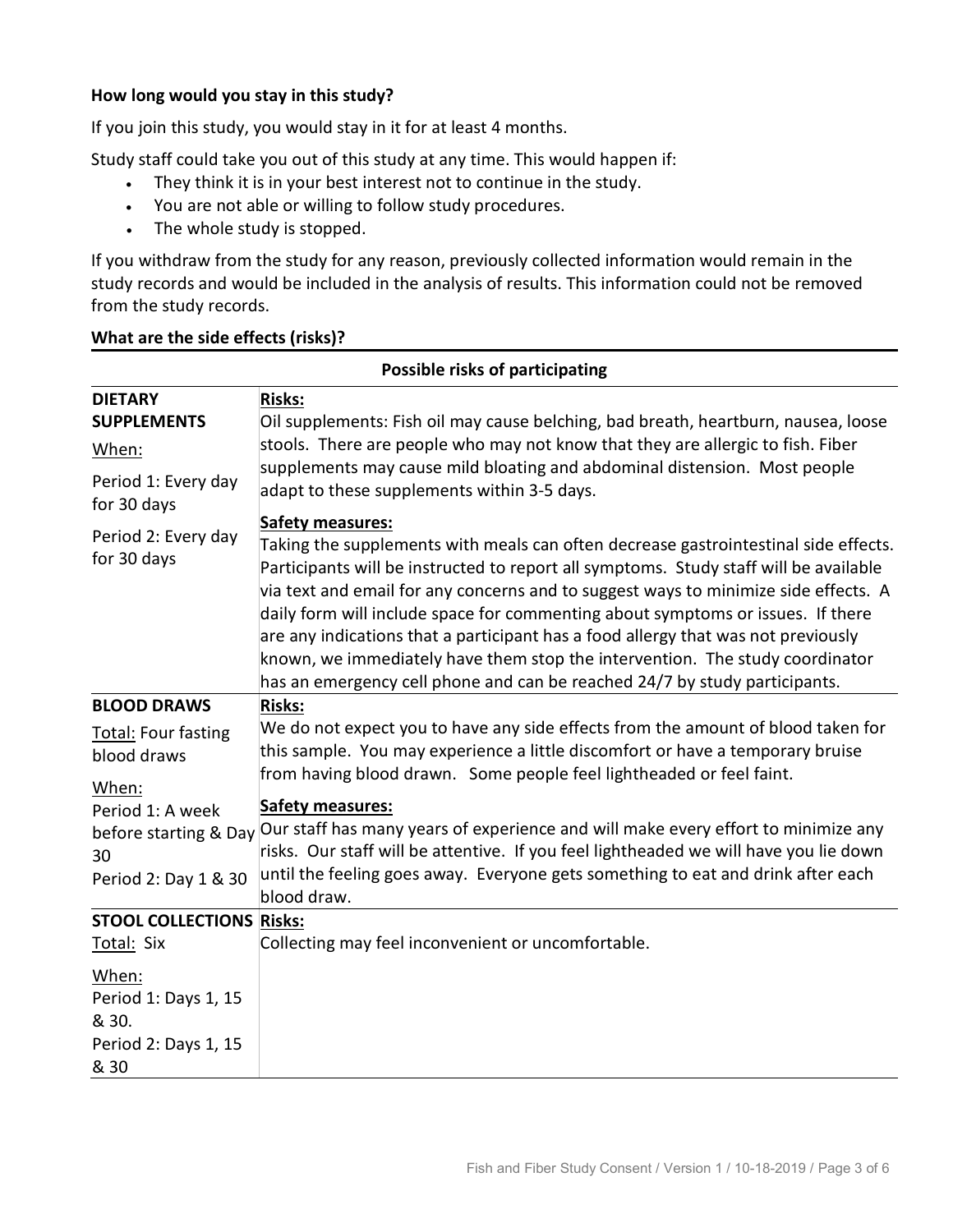## **What are the benefits?**

Although the study will not benefit you directly, we hope the information we learn will help people prevent colon cancer in the future.

#### **You have other choices besides this study.**

You do not have to join this study. You are free to say "yes" or "no". Your regular medical care will not change if you decide to say "no" since the study is not related in any way to your health care.

#### **Protecting Privacy as an Individual and the Confidentiality of Personal Information**

If you join this study, some people or organizations might need to look at your research records for quality assurance or data analysis. They include:

- Researchers involved with this study.
- Institutional Review Boards (IRB), including the Fred Hutch IRB. An IRB is a group that reviews the study to protect the rights and welfare of research participants.
- Fred Hutchinson Cancer Research Center
- US Food and Drug Administration (FDA)
- US National Institutes of Health, National Cancer Institute, Office for Human Research Protections, and other regulatory agencies as required.

We will do our best to keep personal information confidential. But we cannot guarantee total confidentiality. Personal information may be given out if required by law. For example, workplace safety rules may require health workers to contact you about lab tests. Or a court may order study information to be disclosed. Such cases are rare.

We will not use personal information in any reports about this study, such as journal articles or presentations at scientific meetings.

This research is covered by a Certificate of Confidentiality from the U.S. government. This Certificate helps protect the confidentiality of information about people who join this study. If you join the study, the Certificate means that generally we would not have to give out identifying information about you even if we were asked to by a court of law. We would use the Certificate to resist any demands for identifying information.

We could not use the Certificate to withhold research information if you give written consent to give it to an insurer, employer, or other person.

This protection has some limits. We would voluntarily provide the information:

- To a member of the federal government who needs it in order to audit or evaluate the research.
- To the funding agency and groups involved in the research, if they need the information to make sure the research is being done correctly.
- To someone who is accused of a crime, if he or she believes that our research records could be used for defense.
- To authorities, if we learn of child abuse, elder abuse, or if participants might harm themselves or others.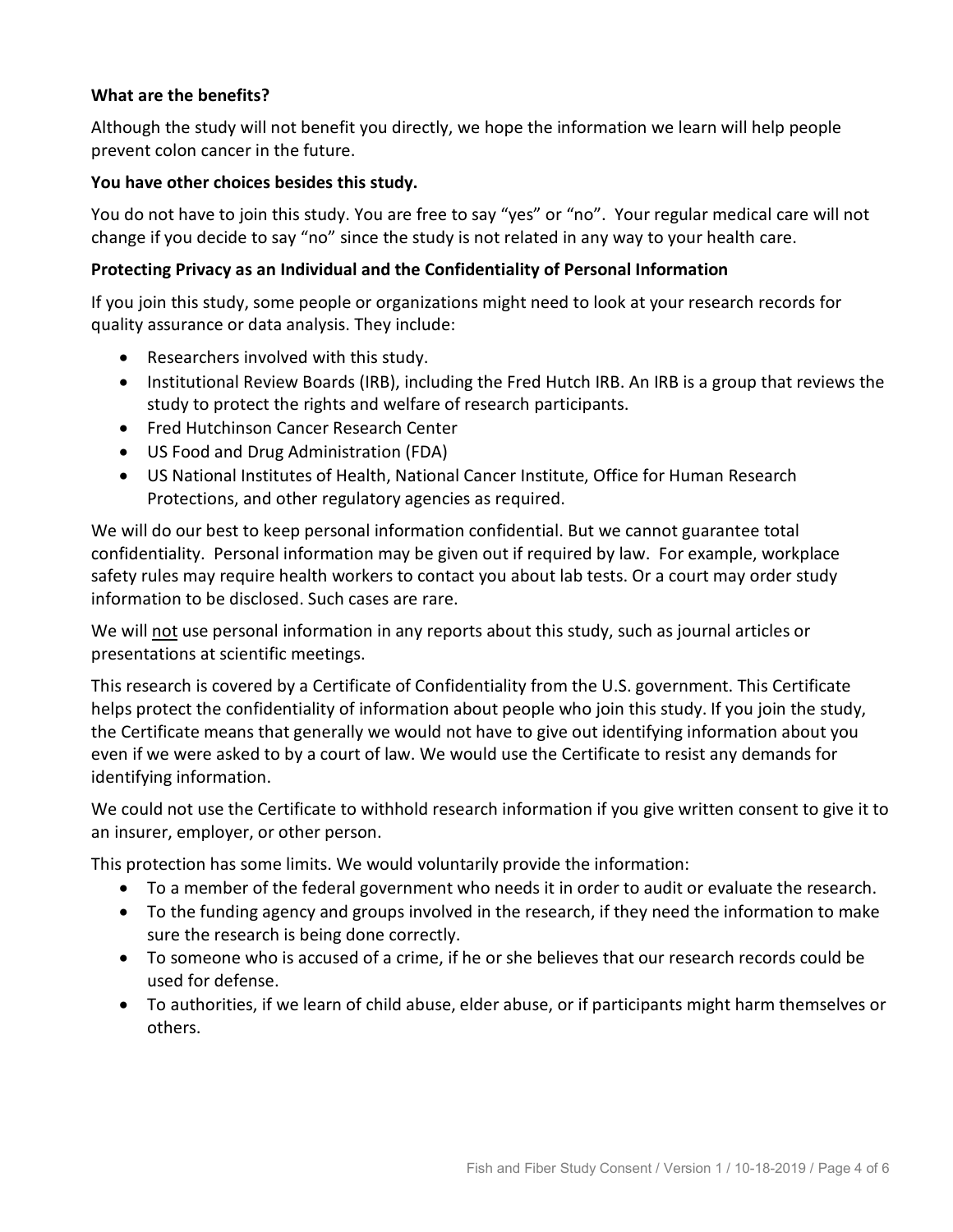# **Would we pay you if you join this study?**

If you join this study and do what is necessary, you will receive a check for \$250. If you do not complete the study, you would receive a partial payment based on the following schedule: If you complete all the activities of only one study period then we will pay you \$75.

# **Would you have extra costs if you join this study?** There are no extra costs for being in this study.

## **What if you get sick or hurt after you join this study?**

For a life-threatening problem, call 911 right away or seek help immediately. Contact the study manager when the medical emergency is over or as soon as you can.

For all other medical problems or illness related to this research, immediately contact the study manager. If treatment is necessary, you or your health insurance will have to pay for the treatment. There are no funds to pay you for a research-related injury, added medical costs, loss of a job, or other costs to you or your family. State or national law may give you rights to seek payment for some of these expenses. You do not waive any right to seek payment by signing this consent form.

You or your insurer will be billed for treatment of problems or complications that result from your condition or from standard clinical care.

You would not lose any legal right to seek payment for treatment if you sign this form.

#### **Your rights**

- You do not have to join this study. You are free to say "yes" or "no".
- If you get sick or hurt in this study, you do not lose any of your legal rights to seek payment by signing this form.
- During the study, we might learn new information that you need to know. For example, some information may affect your health or well-being. Other information might make you change your mind about being in this study. If we learn these kinds of information, we would tell you.
- If you join this study, you would not have to stay in it. You could stop at any time (even before you start). Your regular medical care would not change. You would have no penalty for stopping, but it would be better not to join the study if you think that you would change your mind later.

A description of this clinical trial will be available on *[http://www.ClinicalTrials.gov](http://www.clinicaltrials.gov/)*, as required by U.S. Law. This Web site will not include information that can identify you. At most, the Web site will include a summary of the results. You can search this Web site at any time.

#### **Your responsibilities**

If you join this study, you would have some responsibilities.

- Follow the schedule of study visits and procedures.
- Take study supplements as directed.
- Tell us about any side effects.